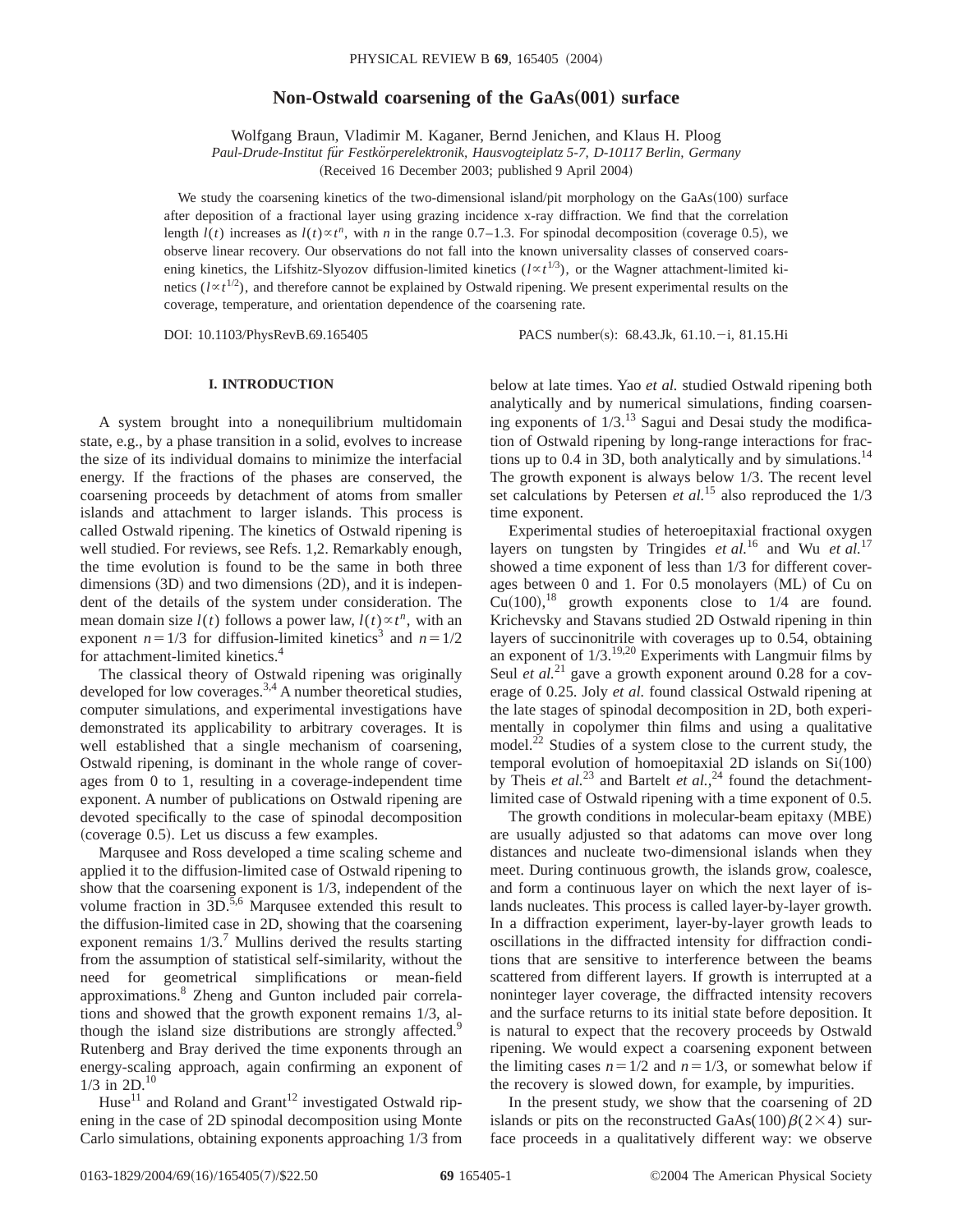coarsening exponents around  $n=1$ , which means that the mean island size increases approximately *linearly* in time with lateral growth rates around 0.1 nm/s. The experimental verification of this result is based on the direct determination of the mean island/pit size  $l(t)$  from the widths of the x-ray diffraction peaks with a simultaneous consistency check using the total integrated intensity. We also determine the coverage, temperature, and in-plane anisotropy of the coarsening rate.

#### **II. EXPERIMENT**

The measurements were performed at the PHARAO beamline at the synchrotron BESSY II in Berlin (Germany) in a combined molecular-beam epitaxy/6-circle surface diffractometer system dedicated to the *in situ* x-ray scattering analysis of III-V semiconductor growth; $^{25}$  1 mm thick onaxis  $GaAs(100)$  epiready substrates were used. We adjusted the substrate temperature to the center of the stability range of the  $\beta(2\times4)$  reconstruction for a rather low As<sub>4</sub> pressure, which was necessary to avoid excessive coating of the Be x-ray windows. This resulted in somewhat lower growth temperatures around  $530\,^{\circ}\text{C}$  instead of the widely used 580 °C. Nevertheless, the growth conditions are representative for GaAs MBE, which is demonstrated by the presence of strong intensity oscillations due to layer-by-layer growth with low damping,  $26$  in agreement with an earlier study using organometallic vapor-phase epitaxy (OMVPE).<sup>27</sup>

The height of an elementary step on a  $GaAs(100)$  surface is half of the bulk lattice period. This feature of the zincblende structure allows us to perform measurements in a planar grazing incidence—grazing exit geometry.<sup>26</sup> The cubic GaAs unit cell is formed by two layers that are shifted by a relative translation  $t = a[0\frac{1}{2}\frac{1}{2}]$ , where *a* is the bulk lattice period. A single surface step hence also implies an in-plane translation of *a*/2. The same translation applies to the reconstructed cells on the terraces. Therefore, a reflection **Q**  $= (2\pi/a) [h k L]$  contains a phase factor of exp(*i* $\Phi$ ) between the structure amplitudes of the two terraces, where  $\Phi = Q \cdot t$  $=$   $\pi(k+L)$ . In a reflection with odd *h* and *k*, the phase factor  $\Phi = \pi$  (destructive interference) is obtained in-plane at *L*  $=0$  for terraces separated by single surface steps. In other words, we detect the different terraces by the *a*/2 lateral displacement of the lattice planes instead of their vertical displacement. The 1 3 0 reflection is one of the strongest surface-sensitive in-plane reflections and is therefore used for most of the measurements used in the present study. The incidence and exit angles were just below the critical angle,  $L = 0.05$ .

## **III. COARSENING AT HALF-LAYER COVERAGE**

Figure  $1(b)$  shows the recovery of the diffracted intensity in the 1 3 0.05 reflection after the deposition of 0.5 ML of GaAs. The intensity drops rapidly after deposition as a result of the destructive interference between the two layers of the half-covered surface. The subsequent slow intensity increase is due to the lateral growth of 2D islands/pits: the number of 2D islands/pits which coherently contribute to the diffracted



FIG. 1. (a)  $\omega$  scans of the 1 3 0.05 reflection during recovery after the deposition of 0.5 ML of GaAs. The time at each curve refers to the acquisition of the point at the maximum. The broken line below the top curve is an  $\omega$  scan of the bulk reflection 220 used to determine the resolution. The curves are Voigt function fits to the experimental data. The curves are shifted vertically for clarity.  $(b)$ Time dependence of the peak intensity. The thin black line is the measured peak intensity. Note the initial drop from a value of 240 cps prior to deposition. Circles are the peak intensities obtained from the  $\omega$  scans during recovery in an independent growth run. The thick gray line is a fit to Eq.  $(2)$ .  $(c)$  Time dependence of the integrated intensity obtained from the Voigt fits. (d) Time dependence of the correlation length  $l = 2/\Delta q$  obtained from the FWHM's  $\Delta q$  of the Lorentzian components of the Voigt fits. The smallest measured values for *l* are around 10 nm. Here, as in all subsequent figures, the measured intensity is normalized to a storage ring current of 100 mA and the background is subtracted. The substrate temperature is 530 °C, the As/Ga flux ratio during deposition is 2, and the deposition rate is 0.2 ML/s.

intensity decreases as their size approaches the resolution of the instrument. The relative contribution of destructive interference therefore decreases. Finally, the island size exceeds the resolution limit and each island contributes incoherently.

Additional information about the island coarsening can be obtained from  $\omega$  scans (rocking curves) measured during the recovery, Fig. 1(a). The  $\omega$  scans are obtained by stepwise rotation of the sample about its normal. Each scan takes approximately 75 s. The  $\omega$  steps are chosen nonuniformly, with a smaller spacing near the center of the peak, allowing us to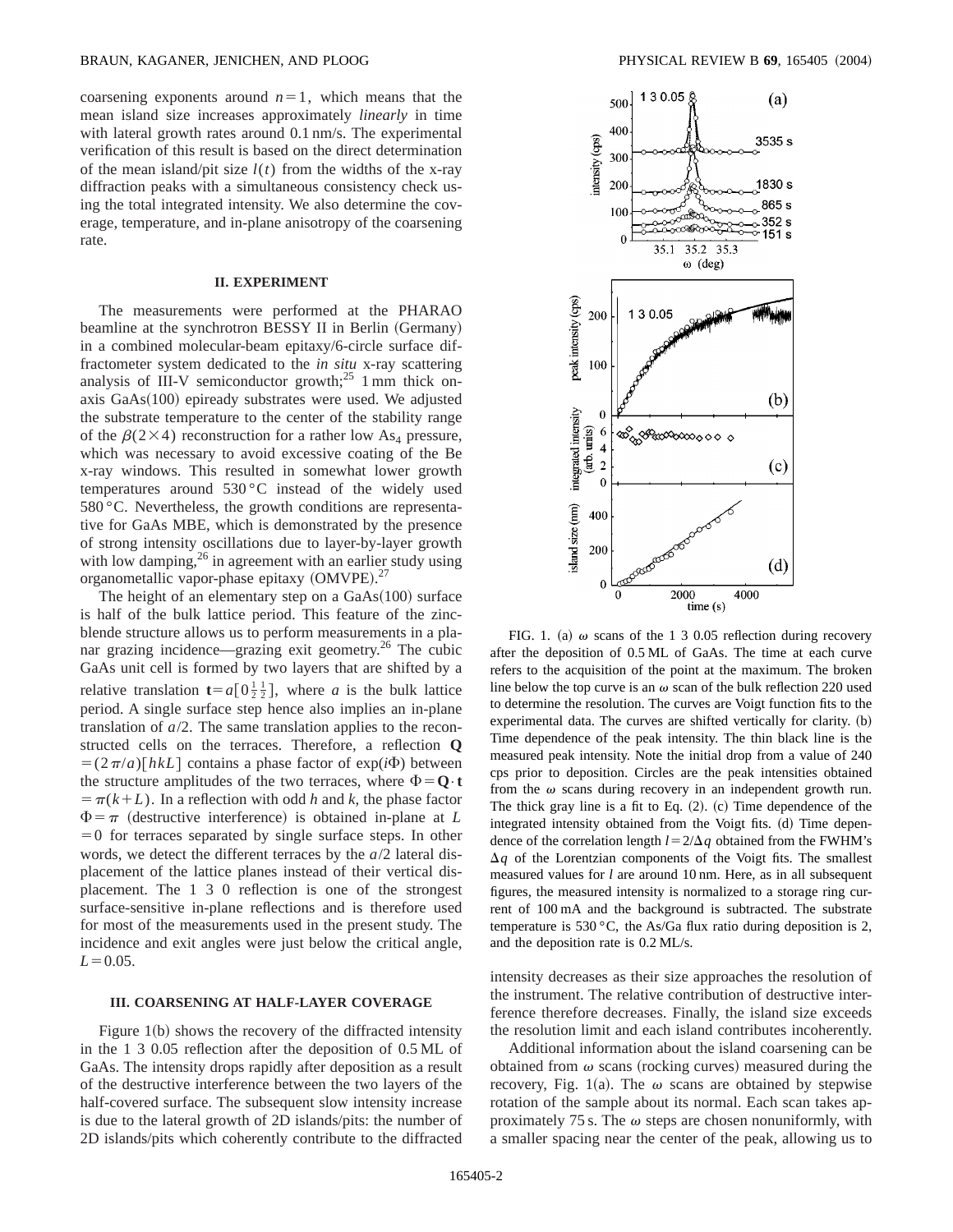accurately determine the shape both of wide peaks at the beginning of recovery and of narrow peaks as the peak shape approaches a stationary state. The measured peaks are convolutions of an intrinsic peak profile due to islands (or, more generally, surface relief) with the instrumental resolution function. The latter function is obtained by interpolating between the peaks of the 200, 220, and 400 in-plane bulk reflections.<sup>25</sup> The  $\omega$  scan of the nearest 220 reflection is included in Fig.  $1(a)$  as a broken line. The peak shapes of bulk reflections are close to Gaussian. We therefore use a Gaussian resolution function with the full width at half maximum  $(FWHM)$  0.0155 $^{\circ}$ . The corresponding x-ray coherence length is  $l_c = 360$  nm. We find that the measured  $\omega$  scans are well fitted if we choose a Lorentzian for the intrinsic peak profile. Hence, we fit the measured intensities to a convolution of a Lorentzian and a Gaussian, which is the Voigt function.28 The Voigt function is used here in the same way as it is usually employed in spectroscopy: $^{29}$  the Gaussian width is determined by the instrumental resolution and measured in an independent experiment, while the Lorentzian width is fitted. Then, the number of fit parameters is the same as for a single Lorentzian or a single Gaussian fit to the measured curve. We compare these fits and find that Voigt function fits of the surface reflections give smaller  $\chi^2$  values. We therefore conclude that the intrinsic peak profile is Lorentzian, which indicates an exponential correlation function of the 2D structure on the surface. At the coverage  $\theta$  $=0.5$  we consider here, a coherent peak is absent and the Voigt function completely describes the peak shape.

The stationary peak profile measured after sufficiently long recovery gives a mean terrace size of 450 nm, which agrees with *ex situ* atomic force microscopy measurements.<sup>26</sup> We can determine terrace sizes larger than the coherence length because the width of the resolution function is known and any additional contributions to the peak width can therefore be separated. The ability to resolve features larger than the coherence length therefore depends on the accuracy of the raw data. In our case, we additionally benefit from the Lorentzian terrace peak differing in shape from the Gaussian resolution function. The broader wings at its base increase the contrast between the two contributions, allowing an even more reliable separation. The reproducibility of the measurements is demonstrated in Fig.  $1(b)$ , where the intensity maxima obtained from the  $\omega$  scans (circles) are compared to the peak intensity measured in an independent growth run (black curve).

The measurements were performed with a detector acceptance of  $\approx$  1 °, much larger than the widths of the  $\omega$  scans in Fig.  $1(a)$ . The integrated intensity of a reflection in our measurement is therefore the total intensity of the reflection. According to the kinematical theory of scattering, it is proportional to the total number of unit cells contributing to the scattering. Analyzing a surface requires that the surface reconstruction does not change, which means that the structure factor does not change. For our case, this was shown in a previous study by analyzing the shape of the crystal truncation rods during growth. $^{26}$  Since the illuminated area is constant and the penetration depth is fixed by the constant incidence angle of the primary beam, the integrated intensity has to be constant. This is proven by Fig.  $1(c)$ , showing that the integrated intensities obtained from the Voigt fits do not change in time. Hence, the constant integrated intensity verifies that we collect all of the relevant intensity. In particular, there is no very broad peak at the beginning of the measurement that we miss due to our finite scanning interval. Figure 1(d) presents the correlation length  $l(t) = 2/\Delta q(t)$  obtained from the FWHM  $\Delta q(t)$  of the Lorentzian component of the Voigt fits shown in Fig.  $1(a)$ . The linear time dependence of the correlation length  $l(t)$  on time  $t$  is clearly evident from the plot. This is the main result of the present paper. The mean size of the 2D islands/pits increases with a constant rate of  $dl/dt$ =0.11 nm/s.

The evolution of  $l(t)$  can also be derived from the time dependence of the *peak* intensity  $I(t)$  during the initial stage of recovery. The integrated intensity of a Lorentzian peak is  $\mathcal{I} = (\pi/2)I(t)\Delta q(t)$ . Expressing  $\Delta q(t)$  through the correlation length  $l(t)$ , we have

$$
l(t) = \pi I(t)/\mathcal{I}.
$$
 (1)

Knowing that the integrated intensity is constant, we obtain  $l(t) \propto I(t)$ . For a coverage of 0.5, a measurement of the peak intensity is therefore equivalent to a measurement of the deconvoluted FWHM of the peak.

At later times, the peak intensity  $I(t)$  deviates from the linear dependence because of the finite resolution of the diffraction experiment. The peak intensity of the Voigt function, taking into account the resolution, is

$$
I(t) = I_0 \exp[(l_c/2l)^2] \operatorname{erfc}(l_c/2l). \tag{2}
$$

Here, erfc $(x)$  is the complementary error function,  $I_0$  $= \mathcal{I} l_c / (2 \sqrt{\pi})$  is the peak intensity maximum corresponding to scattering from infinitely large domains, and  $l_c$  is the x-ray coherence length. In the limit of  $l \ll l_c$ , we retrieve Eq. (1). The gray curve in Fig. 1(b) is a fit to Eq. (2) with  $l(t) \propto t$ .

#### **IV. COVERAGE DEPENDENCE**

We have also studied the dependence of the recovery kinetics on the coverage of the top layer. Since the recovery at  $1 \text{ ML}$  coverage is fast,  $26 \text{ this coverage serves as a convenient}$ and precise reference point. We therefore varied the deposition times between 0.5 and 1.5 ML instead of between 0.0 and 1.0 ML. Figure  $2(a)$  shows the evolution of the peak profiles after depositing 0.73 ML. Now, the initial peak intensity is higher, since the deposited fractional layer covers more than half of the surface. The measured peak profiles are fitted to curves consisting of two components: $30^{\circ}$  a constant resolution-limited coherent contribution represented by the thin solid line and diffuse scattering from 2D islands described by the previously used variable-width Voigt functions (broken lines). The correlation lengths obtained from the Lorentzian components of the Voigt functions for different coverages are shown in Fig.  $2(b)$ . The coarsening rates show a distinct asymmetry. The adatom islands (top layer coverage  $\theta$  < 0.5, which is the deposition of more than 1 ML in our experiment) coarsen faster than the pits (advacancy islands,  $\theta$  > 0.5). Figure 2(b) indicates that not only the coarsening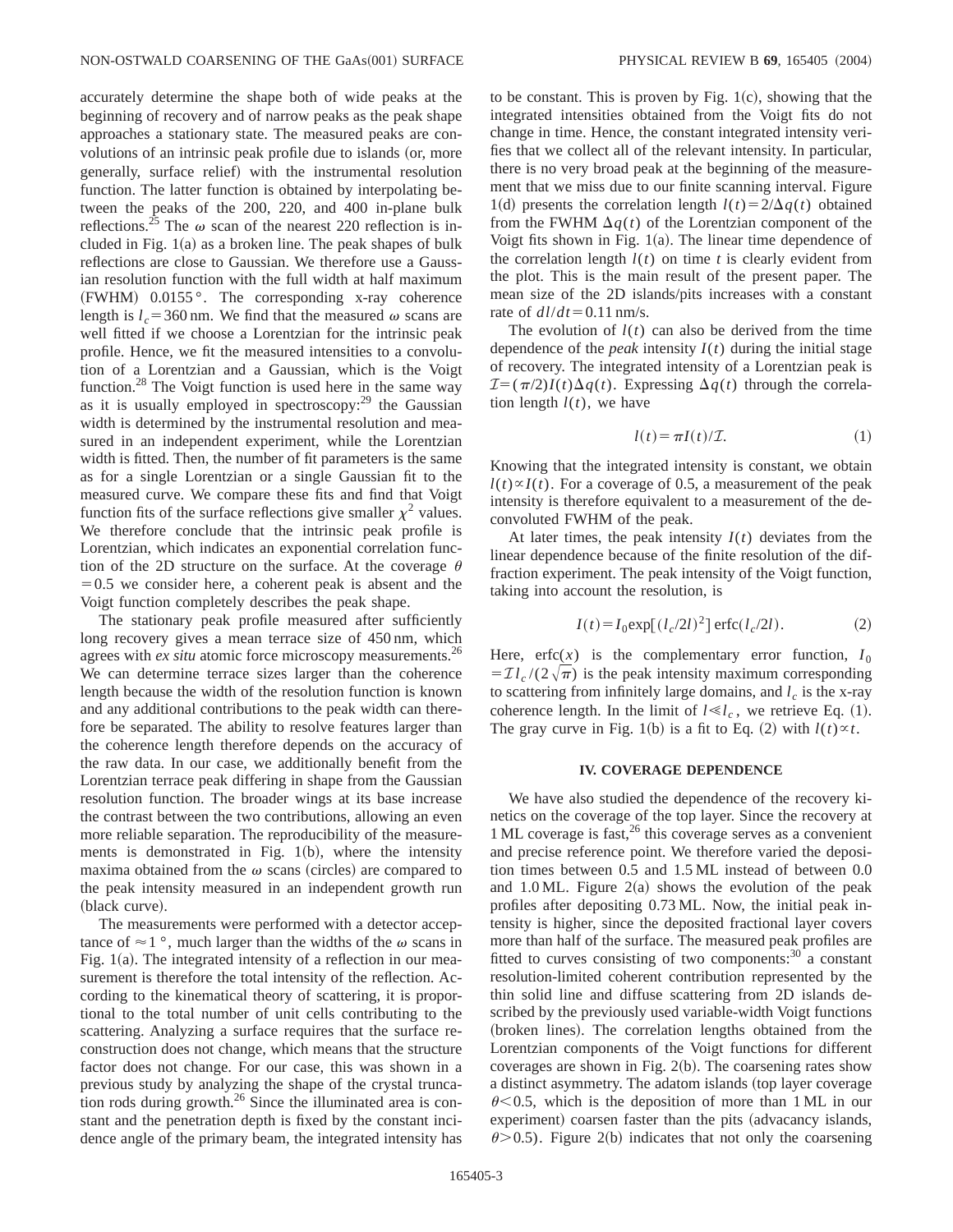

FIG. 2. (a) Time dependence of the diffraction profiles during recovery after the deposition of 0.73 ML of GaAs. For coverages  $\neq$  0.5 ML, an additional coherent contribution (thin solid line) is present. (b) Time evolution of the correlation length obtained from fits to diffraction profiles for different coverages. The coarsening rates  $dl/dt$  (c) as well as the exponents depend on coverage. Islands grow faster than pits.

rates but also the time exponents depend on the coverage: the exponents are larger than 1 for island coarsening ( $\theta$ <0.5) and less than 1 for pit coarsening  $(\theta > 0.5)$ . Our current experimental data are not sufficiently accurate to further analyze the coverage dependence of the exponent. The exponent varies between 0.7 and 1.3. The exponent obtained in several growth runs for a coverage of  $\theta$ =0.5 is equal to 1 with an accuracy better than 0.05. The initial slopes *dl*/*dt* obtained from the data in Fig.  $2(b)$  are collected in Fig.  $2(c)$ . The coarsening rate practically diverges at 1.0 ML coverage, for which we see a complete recovery within as low as  $20 s<sup>31</sup>$ This is practically instantaneous on the time scale of Fig.  $2(b).$ 

## **V. TEMPERATURE DEPENDENCE AND ANISOTROPY**

The coarsening process strongly depends on the substrate temperature, see Fig.  $3(a)$ . For these data, the temperature



FIG. 3. (a) Time dependence of the peak intensities after deposition of 0.5 ML GaAs at different temperatures. The gray lines are fits using Eq.  $(2)$ .  $(b)$  An Arrhenius plot giving a coarsening activation energy of 1.6 eV.

range is varied within the stability range of the  $\beta(2\times4)$ reconstruction. We measure the peak intensities and fit them to Eq. (2). The integrated intensities  $\mathcal I$  are obtained from  $\omega$ scans performed prior to each run. Linear coarsening is observed at all three temperatures. The coarsening rates *dl*/*dt* obtained at different temperatures are shown in an Arrhenius plot in Fig.  $3(b)$ . The slope of the linear fit yields an activation energy of 1.6 eV.

Measurements in different directions along the surface yield an anisotropic coarsening rate, Fig. 4. Normalizing the peak intensities  $I(t)$  to the integrated intensities  $I$ , Eq.  $(1)$ , we find that the coarsening is approximately two times slower in the  $\overline{3}10$  reflection, compared to the 130 and 110 reflections. The coarsening rates *dl*/*dt* are plotted in a polar diagram in the inset of Fig. 4 for the three measured directions (empty circles) and the ones related by the symmetry operations about the 110 and  $1\overline{1}0$  axes (full circles). The shaded rectangle serves as a guide to the eye. Note that the  $\omega$ rocking scans probe the ordering *perpendicular* to the scattering vector. The Miller indices of a reflection therefore differ from the corresponding vector in the polar diagram. The coarsening rate in the  $\lceil 1\bar{1}0 \rceil$  direction is about twice the rate



FIG. 4. Time dependence of the peak intensities in different in-plane directions normalized by the corresponding integrated intensities  $\mathcal{I}$ ; 0.5 ML GaAs is deposited at 530 °C. The curves are shifted both vertically and horizontally for clarity. The gray lines are fits using Eq.  $(2)$ . The inset shows a polar plot of the measured coarsening rates *dl*/*dt* in real space. Empty circles denote the measured values and full circles correspond to the ones obtained by reflections about the  $[110]$  and  $[\overline{1}10]$  symmetry axes.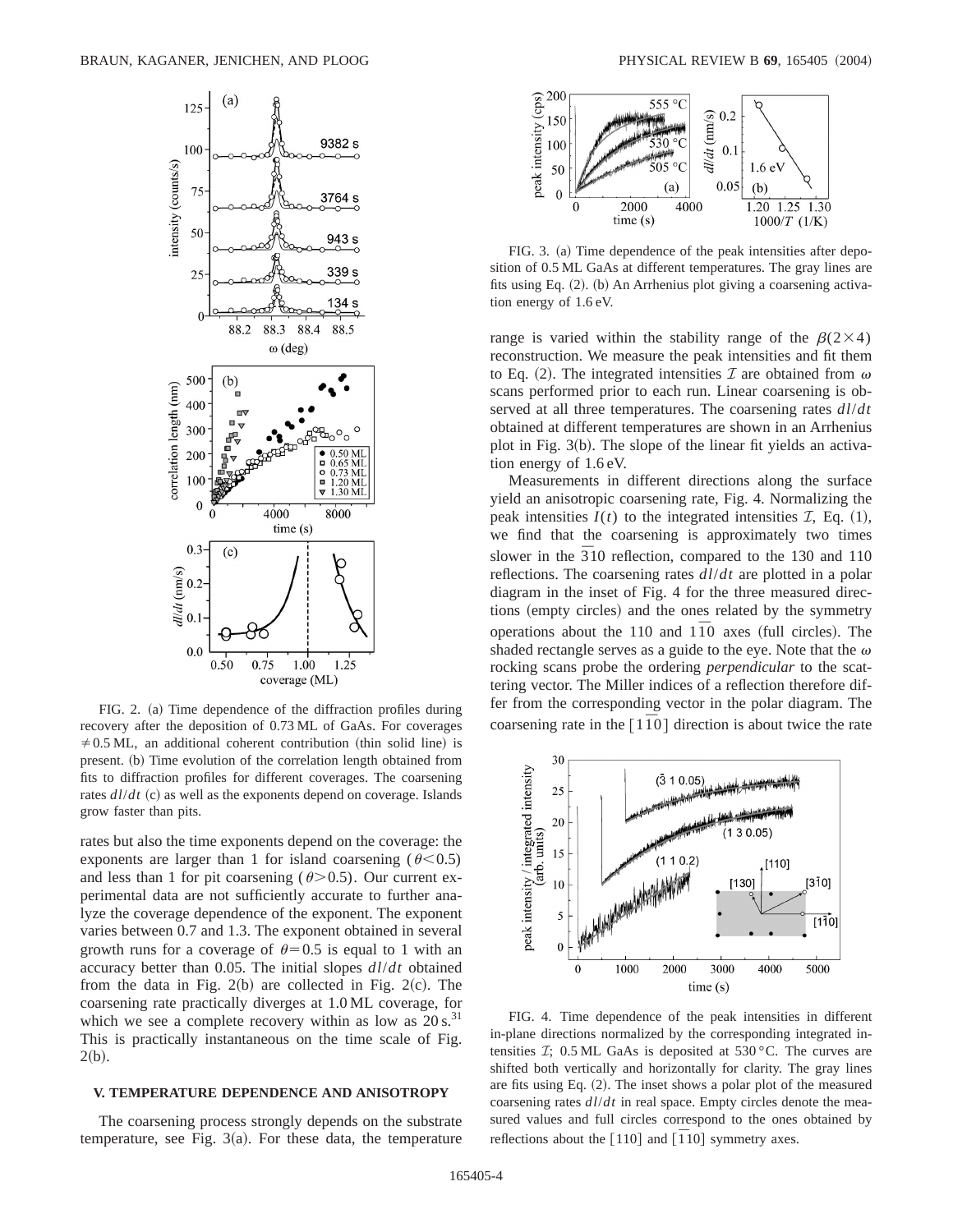along  $[110]$ , which agrees well with the anisotropic islands observed by real-space methods. $33-35$  The island aspect ratio of 2 does not change in time, since the growth proceeds at a constant rate.

## **VI. DISCUSSION**

Our experimental results disagree with classical Ostwald ripening in two decisive points: first, we observe coarsening exponents well above 0.5; second, we observe an exponential correlation function of the islands/pits on the surface.

The coarsening kinetics of 2D islands on the GaAs $(100)$  $\beta$ (2×4)-reconstructed surface does not fall into one of the classes of conserved coarsening kinetics.<sup>1–4</sup> The exponent  $n=1$  obtained in our x-ray diffraction experiments is unexpectedly large. The deviation from the expected behavior therefore cannot be attributed to imperfections. Such imperfections could explain exponents below the expected values since they would most probably slow down the coarsening process. Instead, our values are too high. It is also worth noting that as we approach the original validity range of the classical Ostwald model at low coverages, the coarsening exponent deviates to even larger values above 1 instead of approaching the expected values. The observed discrepancy with classical Ostwald ripening can therefore not be explained by an attempt to apply a model well outside its validity range.

We have used the same type of measurements and data processing in an investigation of the nonconserved coarsening kinetics of surface reconstruction domains on  $GaAs(100).$ <sup>31</sup> The measurements were performed in part on the same samples in alternating sequence with the ones shown here. The diffraction conditions were the same, differing only in the choice of fractional-order (superlattice) reflections instead of the integer reflections used in the present work. We found coarsening exponents distinctly smaller than in the present study,  $n=0.22\pm0.05$  and *n*  $=0.42\pm0.05$ . This indicates that the island coarsening mechanism is qualitatively different from reconstruction domain coarsening on the same surface.

The adatom islands (top layer coverage  $\theta$  < 0.5) coarsen faster than the pits (advacancy islands,  $\theta$  > 0.5). This is possibly due to a larger adatom attachment energy at concave steps (pit boundaries) compared to convex steps (island boundaries). In addition, we do not expect mobile advacancies on the surface. Material transport in the case of pit coarsening should therefore also take place by adatom migration. This implies that atoms moving from one pit to the next have to detach from the pit edge to the terrace surrounding the pit, a process that may be energetically more expensive or may have a smaller rate than detachment into the pit.

The various models of coarsening typically produce values for the time exponent that are fractions of small integers. It is therefore remarkable that we observe a coarsening exponent very close to 1 at  $\theta$ =0.5, deviating systematically to larger values for lower coverages and smaller values for higher coverages. We speculate that this may be related as well to the curvature of the steps (island/pit boundaries) on the surface. For coverages somewhere below 0.5, the average curvature of the steps (adatom island boundaries) on the surface is positive  $(convex)$  and somewhere above 0.5  $(adva$ cancy island boundaries) it is negative (concave). The limiting case in between has similarities with a (stretched) checkerboard pattern, and the steps on average are straight. We therefore speculate that we do not have two competing processes with time exponents above and below 1 that coincidentally balance to 1 at  $\theta$ =0.5, but instead a single process with a curvature dependence. This process at  $\theta$ =0.5 may constitute another generic or limiting case similar to the 1/3 and 1/2 time exponents of classical Ostwald ripening.

The activation energy of 1.6 eV we find for the coarsening process agrees with the activation energy of 1.58 eV for adatom diffusion on the  $GaAs(100)$  surface obtained from reflection high-energy electron diffraction oscillations.<sup>32</sup> Diffusion-limited Ostwald ripening, however, results in an exponent of 1/3, even below the 1/2 expected for the attachment/detachment-limited case. It is therefore not obvious which elementary process is characterized by this activation energy.

A constant growth rate is typical for crystal growth from a supersaturated solution, in which the shape of the crystal approaches a self-similar shape.<sup>38</sup> This is consistent with the results shown in Fig. 4. In such a scenario, however, a reservoir of Ga atoms is needed to provide the supersaturated surrounding for the growing islands. If we continue growth past the fractional coverage in our experiment, we observe layer-by-layer growth with a constant period in the diffraction signal.<sup>26</sup> Therefore, the deposited Ga atoms are incorporated into the growing GaAs crystal and it is unlikely that a Ga reservoir is established from the atoms supplied by the Ga beam. If such a reservoir existed anyway, we would observe a change in coverage during recovery. However, the fits are consistent with a constant coverage, see Figs.  $1(a)$ and  $2(a)$ .

In our fits to the diffraction profiles, we consistently obtain Lorentzian peak profiles. This is a remarkable result, since it implies an exponential island/pit distribution, something which is not expected for classical Ostwald ripening. The universal size distribution<sup>3</sup> of Ostwald ripening is sharply peaked at the mean island size, which would lead to split diffraction peaks with a peak separation comparable to the peak width, in contradiction to our observations.

In this context, it is worth to compare our results to the previous x-ray studies on Ag homoepitaxy $39,40$  and on the growth of GaAs by  $OMVPE.<sup>27</sup>$  These studies measure the peak profiles during deposition and find side maxima at  $\theta$  $=0.5$  during growth. This is not necessarily contradicting our results, since the surface kinetics during growth are dominated by nucleation and coalescence instead of coarsening. The time scale for this process is three to four orders of magnitude smaller than the recovery studied here. It is therefore likely that nucleation and coalescence are governed by a mechanism different from the one at work during coarsening.

One may think that kinetic limitations due to the low growth temperature destroy the island-island correlations typical for Ostwald ripening in our experiments, thus leading to the observed unsplit peak profiles during recovery. We are, however, working in a regime where we observe strong dif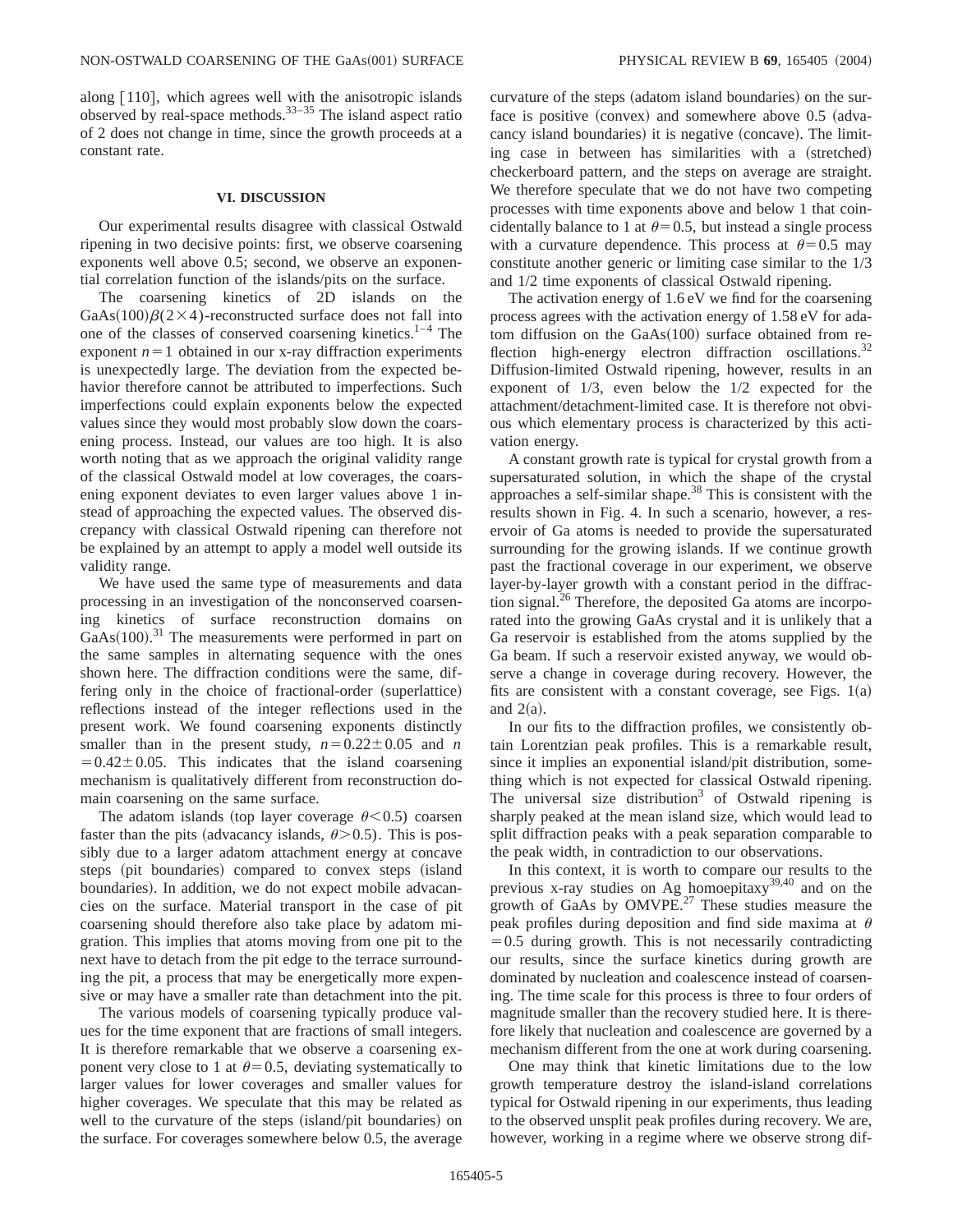fraction oscillations with low damping if we continue growth past the fractional coverages discussed here.<sup>26</sup> This means that we have almost perfect layer-by-layer growth with high surface mobility. Fuoss *et al.*<sup>27</sup> found a similar behavior in OMVPE growth: the oscillations with low damping persist down to 520 °C substrate temperature, where the growth becomes limited by the incomplete cracking of the precursor, leading to an increased period of the oscillations. To verify that the deposition kinetics do not affect our results, we have also studied the recovery after growing several layers, stopping growth at 8.5 ML coverage instead of 0.5 ML. We obtain the same exponent  $n=1$  in both cases. Both the OMVPE study on GaAs as well as the works on Ag homoepitaxy do not follow the recovery long enough to deduce a coarsening exponent. The initial recovery data shown, e.g., in Fig. 1 of Ref. 27 are sufficiently similar to our results, not to rule out linear recovery for OMVPE as well. One has to keep in mind, though, that the unknown kinetics of the precursor decomposition at the surface as well as significant flux transients, especially at the termination of growth, complicate a direct comparison of OMVPE with MBE experiments.

The classical theory of Ostwald ripening is based on a very limited number of assumptions and therefore describes a wide range of systems. This is most probably the reason for its universal applicability. On the other hand, this means that there is not much room for modifications of the model to produce larger exponents. One of the results of the theory $1-4$ is the existence of only one relevant length scale in the system, which in our case would be the average island size. We have already seen that a peaked island size distribution is not present in our experiments. The theoretical models assume that the chemical potential difference inside and outside the island is proportional to the curvature of the island boundary (Gibbs-Thompson pressure). It is not obvious why this assumption should not be true in our case. The crystal growth of compound semiconductors, however, differs from the growth of elemental semiconductors in that the chemical potential of at least one of the constituent elements can be pinned. In the case of GaAs MBE, this is done by fixing the As4 pressure. This has been suggested as a possible reason for the unexpectedly large density of adatoms observed on the GaAs $(100)$  surface.<sup>36</sup> The equilibrium with the As<sub>4</sub> beam may modify the energy of adatom detachment from the step edge, $37$  but there is no obvious reason why this should affect the coarsening exponent. Apart from that, the activation energy of 1.6 eV obtained in the present work is notably smaller than the activation energy deduced in these adatom density studies.<sup>36,37</sup> The fact that a coarsening exponent of  $1/2$  is observed for Si $(100)$  (Refs. 23,24) may indicate, however, that the mechanism responsible for linear coarsening is specific to compound crystal growth.

## **VII. SUMMARY**

In conclusion, the coarsening kinetics of 2D islands/pits on the GaAs(100) $\beta(2\times4)$  reconstructed surface does not fall into one of the universality classes of conserved coarsening kinetics,<sup>1–4</sup> showing distinctly larger time exponents  $n$ from 0.7 to 1.3. The exponent is remarkably close to 1 for half-layer coverages. Since the most closely related system, 2D epitaxial islands on  $Si(100)$ ,  $^{23,24}$  has been shown to yield  $n=1/2$ , we speculate that the origin for this exotic behavior is specific to compound semiconductor growth.

### **ACKNOWLEDGMENTS**

The authors would like to thank D. K. Satapathy and X. Guo for assistance in the measurements.

- $^{1}$ A.J. Bray, Adv. Phys. **43**, 357 (1994).
- 2O.G. Mouritsen, in *Kinetics of Ordering and Growth at Surfaces*, edited by M. G. Lagally (Plenum Press, New York, 1990), p. 1.
- <sup>3</sup> I.M. Lifshitz and V.V. Slyozov, J. Phys. Chem. Solids **19**, 35  $(1961).$
- <sup>4</sup>C. Wagner, Z. Elektrochem. **65**, 581 (1961).
- <sup>5</sup> J.A. Marqusee and J. Ross, J. Chem. Phys. **79**, 373 (1983).
- ${}^{6}$  J.A. Marqusee and J. Ross, J. Chem. Phys.  $80, 536$  (1984).
- ${}^{7}$  J.A. Marqusee, J. Chem. Phys. **81**, 976 (1984).
- <sup>8</sup> W.W. Mullins, J. Appl. Phys. **59**, 1341 (1986).
- $^{9}$ Q. Zheng and J.D. Gunton, Phys. Rev. A 39, 4848 (1989).
- $^{10}$  A.D. Rutenberg and A.J. Bray, Phys. Rev. E 51, 5499 (1995).
- $11$  D.A. Huse, Phys. Rev. B 34, 7845 (1986).
- <sup>12</sup>C. Roland and M. Grant, Phys. Rev. B **39**, 11 971 (1989).
- <sup>13</sup> J.H. Yao, K.R. Elder, H. Guo, and M. Grant, Phys. Rev. B **47**, 14 110 (1993).
- $14$ C. Sagui and R.C. Desai, Phys. Rev. Lett. **74**, 1119 (1995); Phys. Rev. E 52, 2822 (1995).
- 15M. Petersen, A. Zangwill, and C. Ratsch, Surf. Sci. **536**, 55  $(2003).$
- 16M.C. Tringides, P.K. Wu, and M.G. Lagally, Phys. Rev. Lett. **59**, 315 (1987).
- 17P.K. Wu, M.C. Tringides, and M.G. Lagally, Phys. Rev. B **39**, 7595 (1989).
- 18H.-J. Ernst, F. Fabre, and J. Lapujoulade, Phys. Rev. Lett. **69**, 458  $(1992).$
- <sup>19</sup>O. Krichevsky and J. Stavans, Phys. Rev. Lett. **70**, 1473 (1993).
- $^{20}$ O. Krichevsky and J. Stavans, Phys. Rev. E 52, 1818 (1995).
- 21M. Seul, N.Y. Morgan, and C. Sire, Phys. Rev. Lett. **73**, 2284  $(1994).$
- 22S. Joly, A. Raquois, F. Paris, B. Hamdoun, L. Auvray, D. Ausserre, and Y. Gallot, Phys. Rev. Lett. 77, 4394 (1996).
- 23W. Theis, N.C. Bartelt, and R.M. Tromp, Phys. Rev. Lett. **75**, 3328 (1995).
- 24N.C. Bartelt, W. Theis, and R.M. Tromp, Phys. Rev. B **54**, 11 741  $(1996)$ .
- 25B. Jenichen, W. Braun, V.M. Kaganer, A.G. Shtukenberg, L. Däweritz, C.-G. Schulz, K.H. Ploog, and A. Erko, Rev. Sci. Instrum. **74**, 1267 (2003).
- 26W. Braun, B. Jenichen, V.M. Kaganer, A.G. Shtukenberg, L. Däweritz, and K.H. Ploog, Surf. Sci. 525, 126 (2003).
- 27P.H. Fuoss, D.W. Kisker, F.J. Lamelas, G.B. Stephenson, P. Imperatori, and S. Brennan, Phys. Rev. Lett. **69**, 2791 (1992).